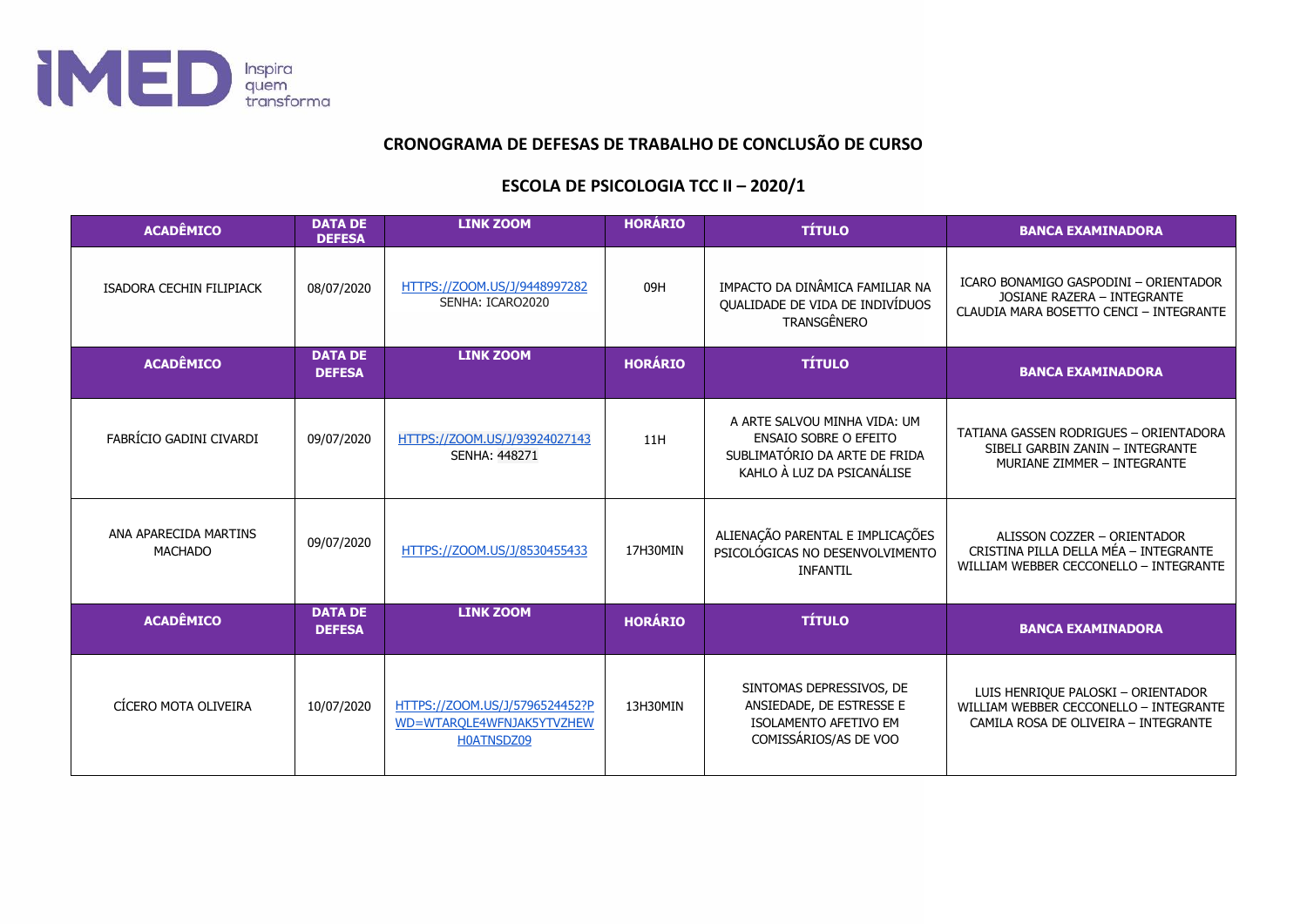

| <b>ACADÊMICO</b>          | <b>DATA DE</b><br><b>DEFESA</b> | <b>LINK ZOOM</b>                                 | <b>HORÁRIO</b>                | <b>TÍTULO</b>                                                                                                   | <b>BANCA EXAMINADORA</b>                                                                                                              |
|---------------------------|---------------------------------|--------------------------------------------------|-------------------------------|-----------------------------------------------------------------------------------------------------------------|---------------------------------------------------------------------------------------------------------------------------------------|
| <b>JULIA BERTON NUNES</b> | 13/07/2020                      | HTTPS://ZOOM.US/S/3341883021#S<br><b>UCCESS</b>  | 08H                           | <b>FANATISMO NO ESPORTE:</b><br>IMPLICAÇÕES NOS COMPORTAMENTOS<br>DOS TORCEDORES DE TIMES GAÚCHOS<br>DE FUTEBOL | VANESSA DOMINGUES ILHA<br>- ORIENTADORA<br>ALISSON COZZER - INTEGRANTE<br>VINICIUS RENATO T. FERREIRA - INTEGRANTE                    |
| <b>ADRIANA CANALLI</b>    | 13/07/2020                      | HTTPS://ZOOM.US/J/93606069024                    | 09H                           | MINDFULNESS E DIFICULDADES DE<br>APRENDIZAGEM EM CRIANÇAS: UMA<br>REVISÃO BIBLIOGRÁFICA NARRATIVA               | CRISTINA PILLA DELLA MÉA - ORIENTADORA<br>JEAN VON HOHENDORFF - INTEGRANTE<br>MÁRCIA FORTES WAGNER - INTEGRANTE                       |
| LEONARDO DONATTI          | 13/07/2020                      | HTTPS://ZOOM.US/J/9448997282<br>SENHA: ICARO2020 | 09H                           | IMPACTO PSICOLÓGICO NO INDIVÍDUO<br>SOROPOSITIVO COM A ADESÃO À<br>MEDICAÇÃO                                    | ÍCARO BONAMIGO GASPODINI - ORIENTADOR<br>VINICIUS RENATO T. FERREIRA - INTEGRANTE<br>LUIS HENRIQUE PALOSKI - INTEGRANTE               |
| YASMIN SIMOES DIAS        | 13/07/2020                      | HTTPS://ZOOM.US/J/9448997282<br>SENHA: ICARO2020 | 10H                           | ESTUDOS PSICOLÓGICOS BRASILEIROS<br><b>FEMINISTAS</b>                                                           | ÍCARO BONAMIGO GASPODINI - ORIENTADOR<br><b>JEAN VON HOHENDORFF - INTEGRANTE</b><br>JOSIANE RAZERA - INTEGRANTE                       |
| AMANDA FOLLI FAGUNDES     | 13/07/2020                      | HTTPS://ZOOM.US/J/98526781727<br>SENHA: 084800   | 11H                           | UM ENTENDIMENTO PSICANALÍTICO<br>SOBRE A RESSIGNIFICAÇÃO PSÍQUICA<br>A PARTIR DO VÍNCULO<br>TERAPÊUTICO         | TATIANA GASSEN RODRIGUES - ORIENTADORA<br>SIBELI GARBIN ZANIN - INTEGRANTE<br>LUIZ RONALDO FREITAS DE OLIVEIRA -<br><b>INTEGRANTE</b> |
| EDUARDO DE LIMA SANTOS    | 13/07/2020                      | HTTPS://ZOOM.US/J/98844199338<br>SENHA: 584467   | 13H30MIN                      | VIVÊNCIA DE MÃES QUE TIVERAM<br>FILHOS COM SÍNDROME DE DOWN                                                     | TATIANA GASSEN RODRIGUES - ORIENTADORA<br>SIBELI GARBIN ZANIN - INTEGRANTE<br>LUIS HENRIQUE PALOSKI - INTEGRANTE                      |
| <b>ACADÊMICO</b>          | <b>DATA DE</b><br><b>DEFESA</b> | <b>LINK ZOOM</b>                                 | <b>HORÁRIO</b><br><b>SALA</b> | <b>TÍTULO</b>                                                                                                   | <b>BANCA EXAMINADORA</b>                                                                                                              |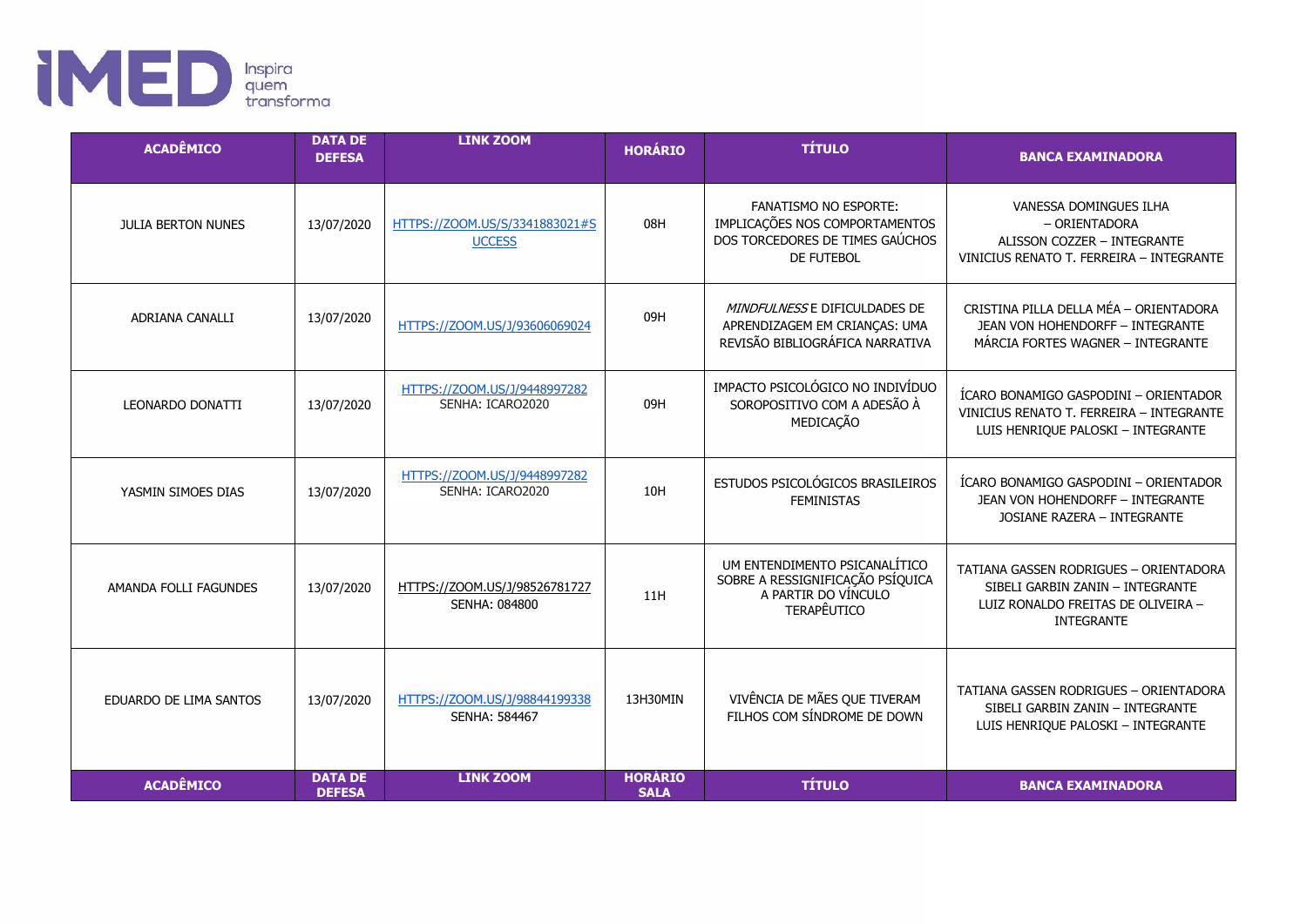

| KETLHYN JOYCE DOS SANTOS                       | 14/07/2020                      | https://zoom.us/j/5270610386?pwd<br>=K0piNUo0WU4xbXU3OVdkeTdyaDc<br>vZz09<br>ID da reunião: 527 061 0386<br>Senha: 140720 | 09H                           | O USO ABUSIVO DE<br>BENZODIAZEPÍNICOS: UMA REVISÃO<br><b>INTEGRATIVA DA LITERATURA</b> | MICHELE MARINHO DA SILVEIRA -<br>ORIENTADORA<br>VANESSA ILHA - INTEGRANTE<br>CAMILA ROSA DE OLIVEIRA - INTEGRANTE                               |
|------------------------------------------------|---------------------------------|---------------------------------------------------------------------------------------------------------------------------|-------------------------------|----------------------------------------------------------------------------------------|-------------------------------------------------------------------------------------------------------------------------------------------------|
| <b>DANIELI BARCELOS</b>                        | 14/07/2020                      | HTTPS://ZOOM.US/J/98656773011<br>SENHA: 447671                                                                            | 10H                           | OS EFEITOS PSÍQUICOS DA<br>APOSENTADORIA E O ENFRENTAMENTO<br>DESSA MUDANCA DE VIDA    | TATIANA GASSEN RODRIGUES - ORIENTADORA<br>KELLY ZANON DE BORTOLI PISONI -<br><b>INTEGRANTE</b><br>JULIA GONÇALVES - INTEGRANTE                  |
| <b>ACADÊMICO</b>                               | <b>DATA DE</b><br><b>DEFESA</b> | <b>LINK ZOOM</b>                                                                                                          | <b>HORÁRIO</b><br><b>SALA</b> | <b>TÍTULO</b>                                                                          | <b>BANCA EXAMINADORA</b>                                                                                                                        |
| MICHELE CIRINO PELEGRINI DE<br><b>CARVALHO</b> | 15/07/2020                      | https://zoom.us/j/3744890789?pwd<br>=bDhBaUVKc2Zmd2ZHQWJwVVhpb<br>m1nUT09                                                 | 11H                           | CASAMENTO E SATISFAÇÃO SEXUAL:<br>UMA REVISÃO NÃO SISTEMÁTICA DA<br><b>LITERATURA</b>  | JOSIANE RAZERA - ORIENTADORA<br>CLAUDIA MARA BOSETTO CENCI - INTEGRANTE<br>MARIA PIEDAD RANGEL MENESES -<br><b>INTEGRANTE</b>                   |
| <b>ACADÊMICO</b>                               | <b>DATA DE</b><br><b>DEFESA</b> | <b>LINK ZOOM</b>                                                                                                          | <b>HORÁRIO</b><br><b>SALA</b> | <b>TÍTULO</b>                                                                          | <b>BANCA EXAMINADORA</b>                                                                                                                        |
| MILKA RODRIGUES RIBEIRO                        | 17/07/2020                      | https://zoom.us/s/3341883021#succ<br>ess                                                                                  | 08h                           | DESENVOLVIMENTO COGNITIVO<br>INFANTIL: O INVESTIMENTO NOS<br>PRIMEIROS ANOS DE VIDA    | VANESSA DOMINGUES ILHA - ORIENTADORA<br>CRISTINA PILLA DELLA MÉA - INTEGRANTE<br>ALISSON COZZER - INTEGRANTE                                    |
| <b>ACADÊMICO</b>                               | <b>DATA DE</b><br><b>DEFESA</b> | <b>LINK ZOOM</b>                                                                                                          | <b>HORÁRIO</b><br><b>SALA</b> | <b>TÍTULO</b>                                                                          | <b>BANCA EXAMINADORA</b>                                                                                                                        |
| VANDRO ANTONIO FERNANDES                       | 20/07/2020                      | https://zoom.us/j/8938536077                                                                                              | 10h                           | INTERVENÇÕES EM PSICODRAMA: UMA<br>REVISÃO SISTEMÁTICA                                 | CLAUDIA MARA BOSETTO CENCI -<br>ORIENTADORA<br>ICARO BONAMIGO GASPODINI - INTEGRANTE<br>LUIZ RONALDO FREITAS DE OLIVEIRA -<br><b>INTEGRANTE</b> |